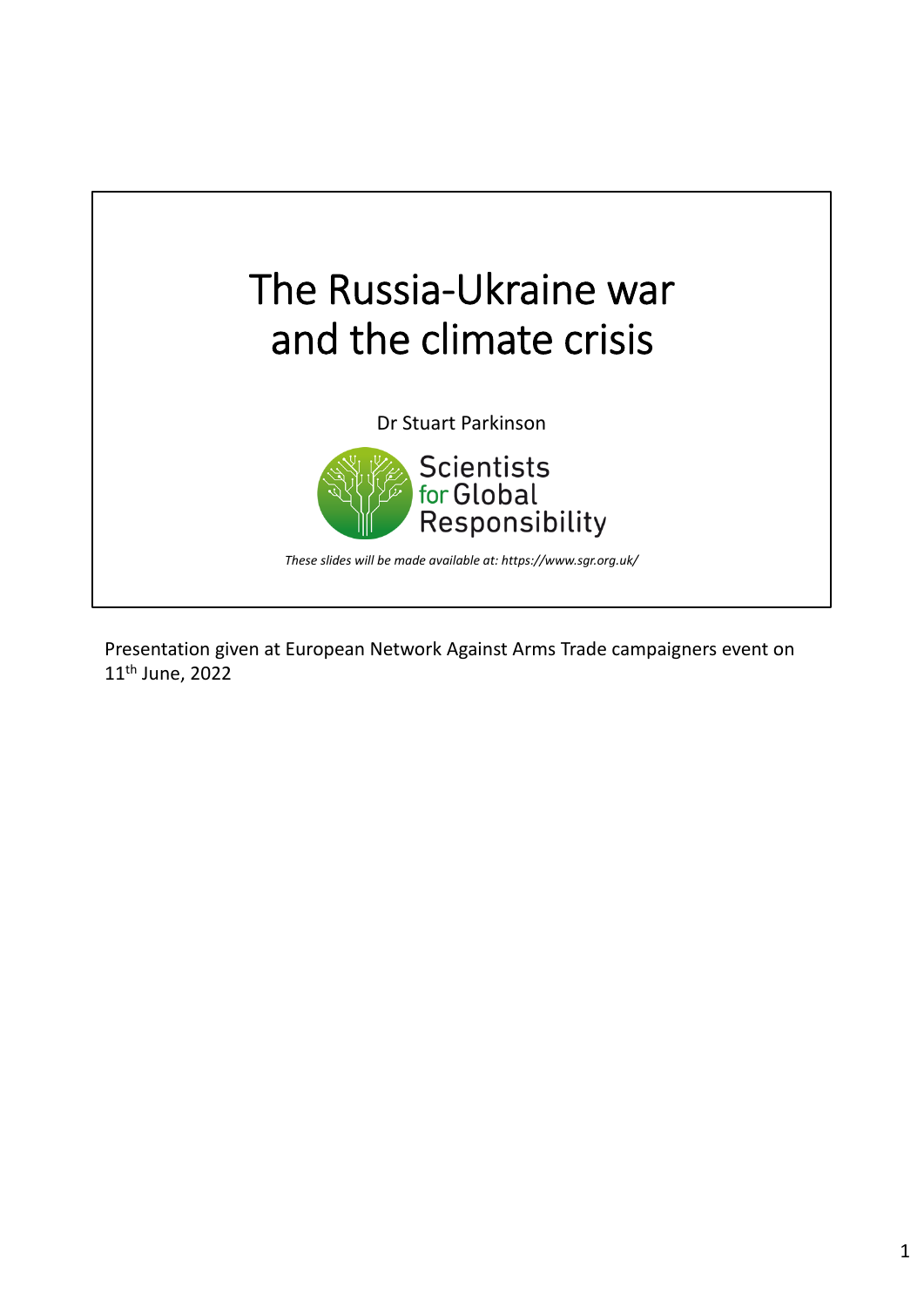

- Military spending stats from SIPRI (2022)
- Combat planes have especially high fuel consumption
- Fuel consumption for all vehicles increases substantially during 'combat operations'
- Large fraction of military production taking place in NATO countries
- Data before war, no publicly available data on Russian military carbon emissions, partial/ unclear data on Ukraine
- Examples of available data, including from other wars/ militaries:
	- Peace-time fuel consumption of US armoured vehicle is about 10 times that of average car; for US combat plane, it is about 100 times larger; in war-time, this grows considerably (Parkinson, 2020)
	- When Donbas war begin in 2014, incomplete data indicates Ukraine military carbon emissions rose 400% in 1y (UN FCCC, 2021)
	- As 'Global War on Terrorism' ramped up, more complete data shows US military emissions rose by 35% in 4y up to 2004 (Crawford, 2019)
	- US data from the Iraq war shows that military equipment was used at between 6 and 10 times the peace-time rate (Stiglitz and Bilmes, 2009: 42)

*[image credit: US Dept of Defense]*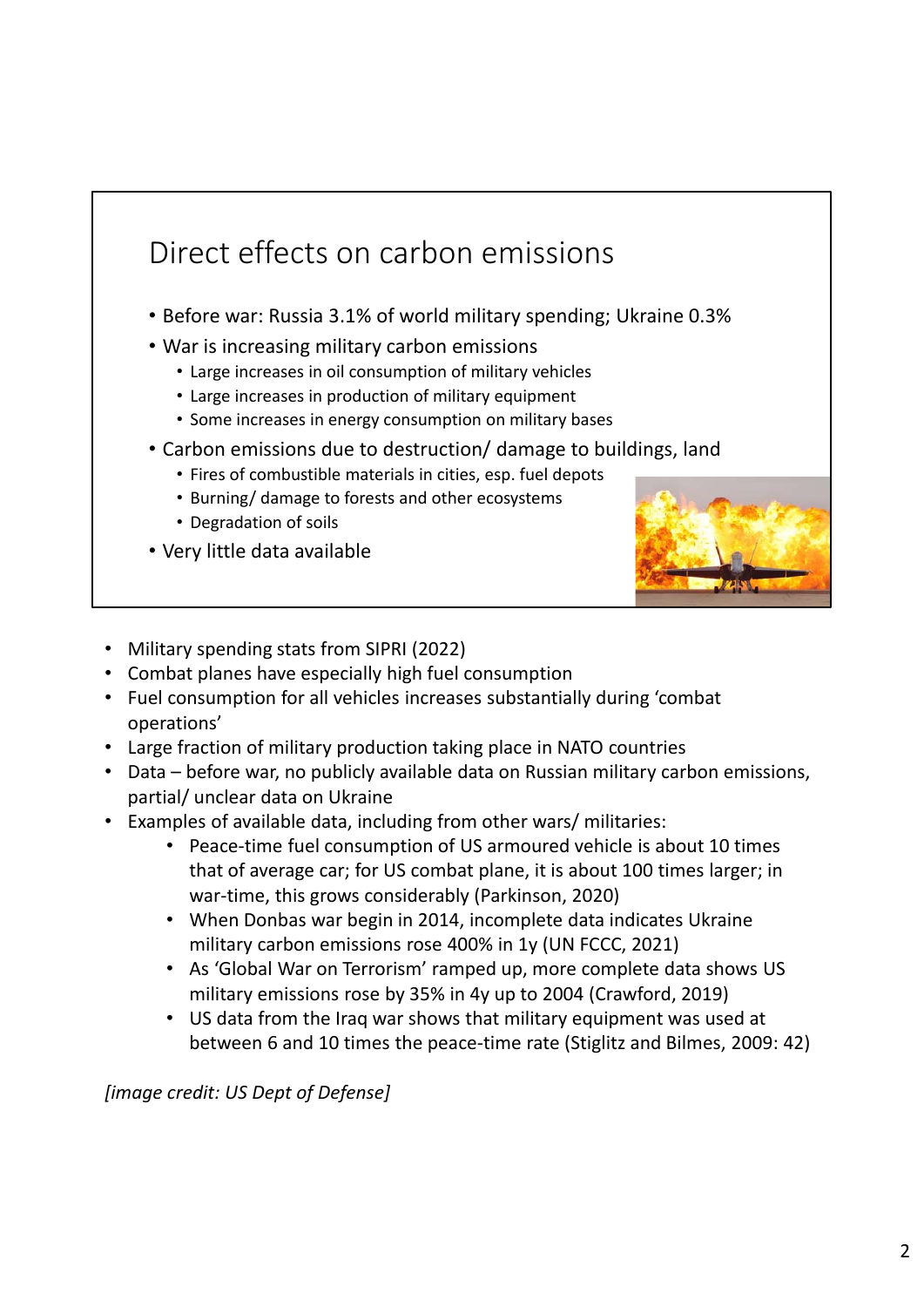

- By end of March 2022, at least eight NATO countries had announced plans to increase military spending (SIPRI, 2022) with Germany announcing €100bn increase (The Guardian, 2022)
- Carbon emissions from reconstruction will be especially high if high-carbon concrete used
- Increased health care for injured veterans, civilians, refugees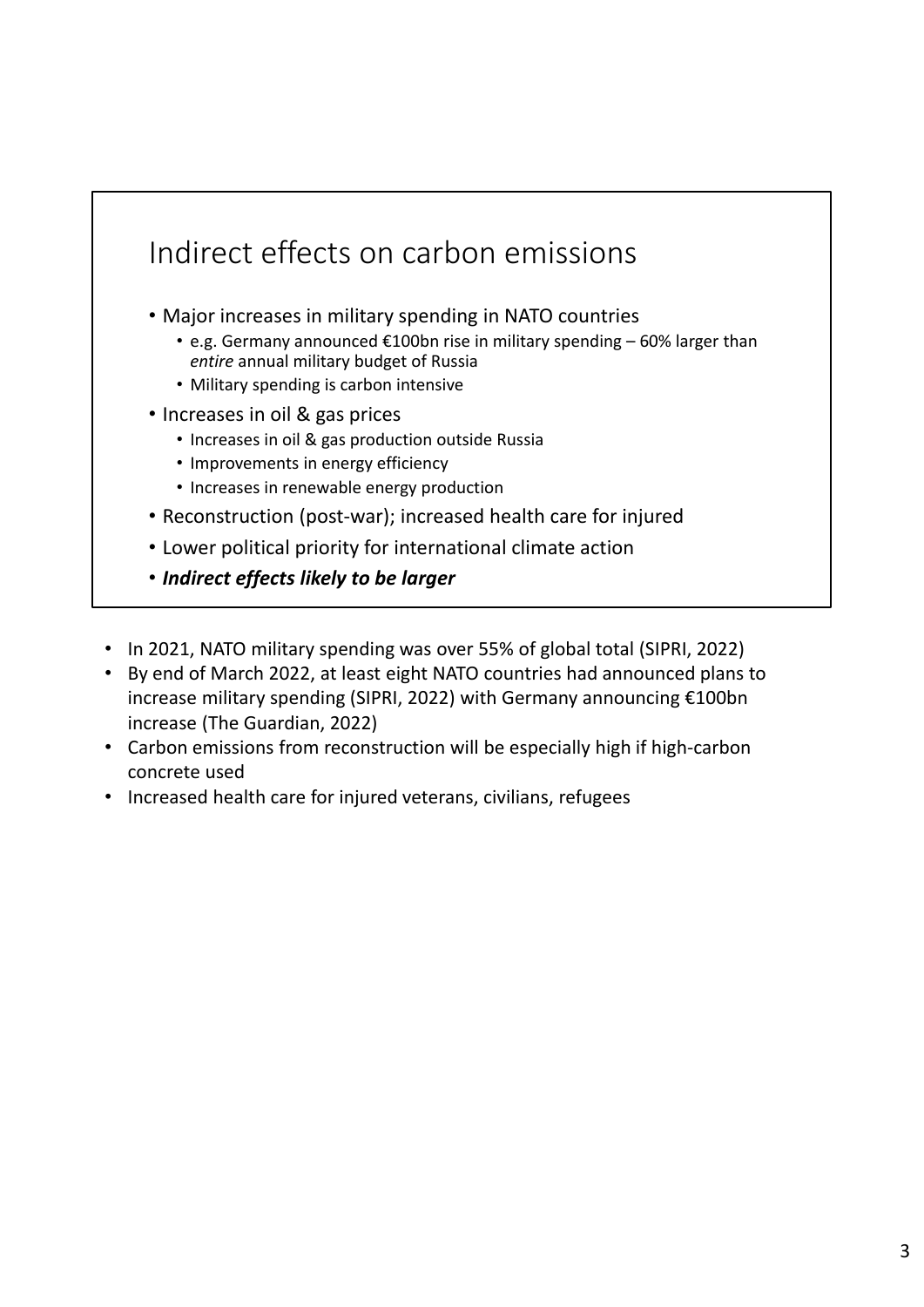

- Research just published: Climate Action Tracker (2022)
- Changes in energy policy alone could put Paris target of 1.5C out of reach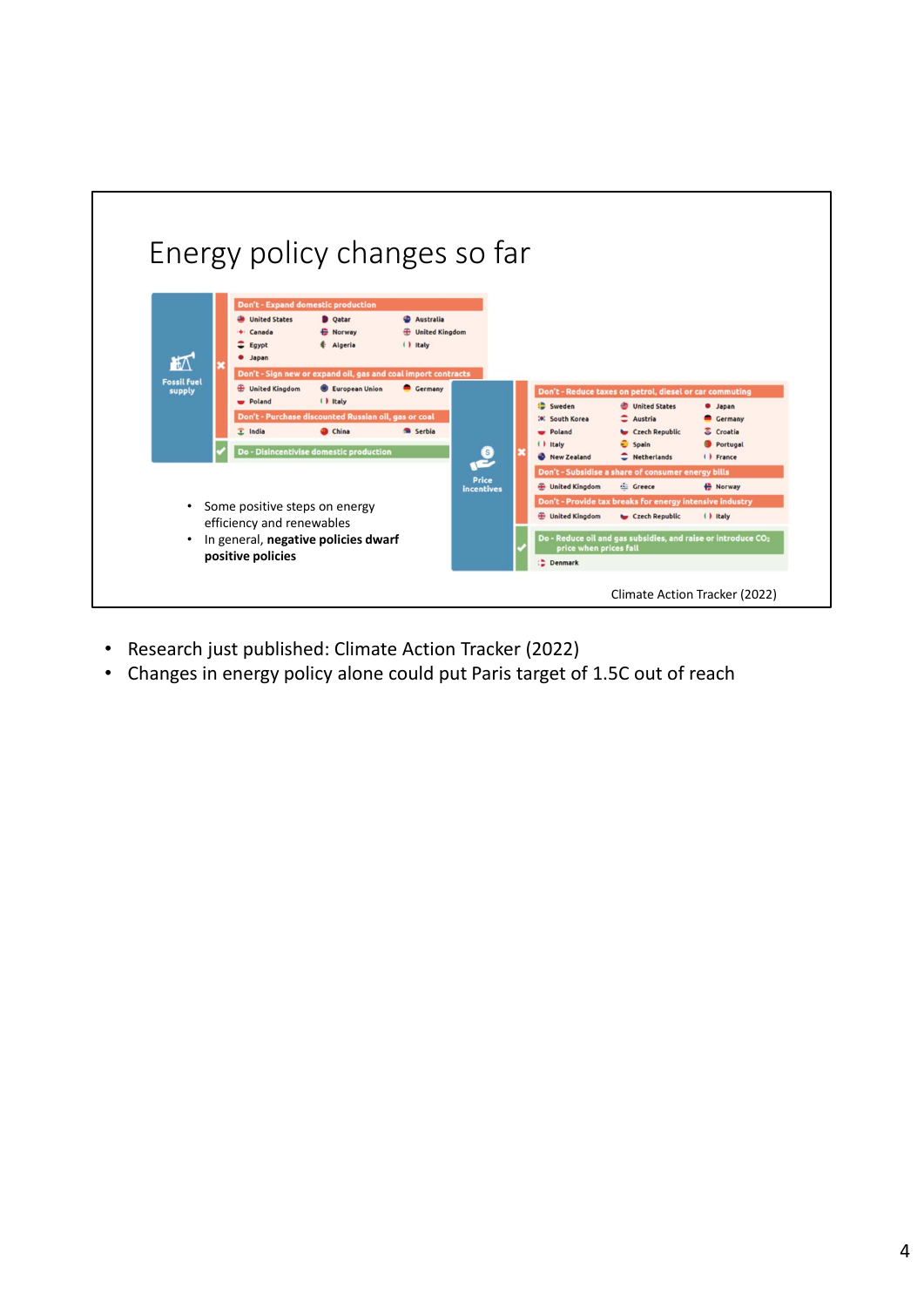

- NATO's nuclear‐armed members are USA, France, UK
- For more discussion of the recent research, see: Nature (2020); SGR (2015)

*[image credit: Gerd Altmann]*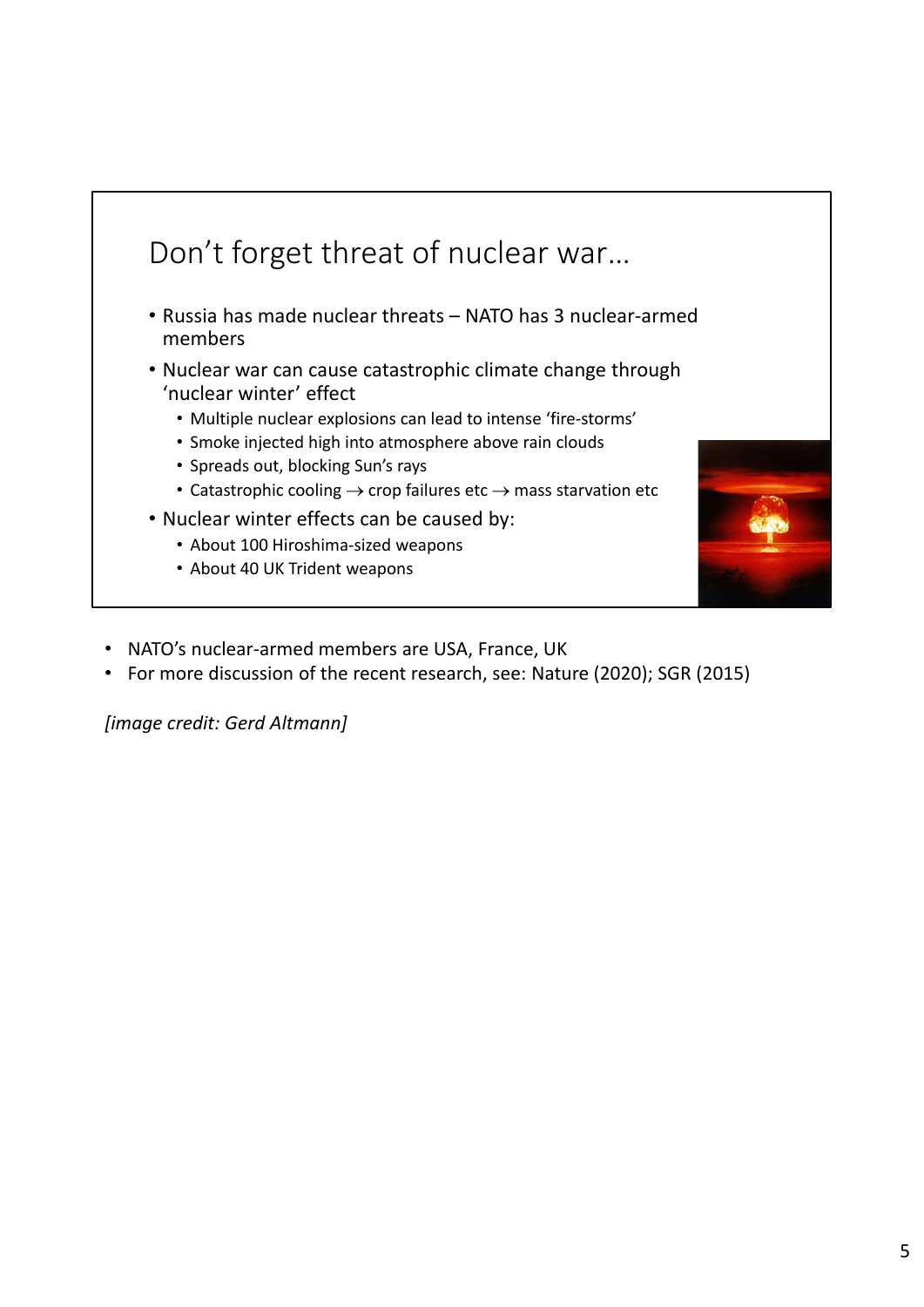## Campaign work

- Raise awareness of how militaries and war fuel climate crisis • Russia-Ukraine war is key threat to 1.5°C target
- Support climate campaigners on green policies
- Support anti‐nuclear campaigners on disarmament policies
- Lobbying on climate & military:
	- Improved data reporting on carbon emissions from militaries/ war
	- Military emissions in national carbon reduction targets
	- Target UN climate bodies, especially UN FCCC Secretariat and IPCC
	- New report out on 20<sup>th</sup> June on lobbying
		- https://transformdefence.org/publication/
- Scientists for Global Responsibility military & climate outputs:
	- https://www.sgr.org.uk/projects/climate-change-military-main-outputs